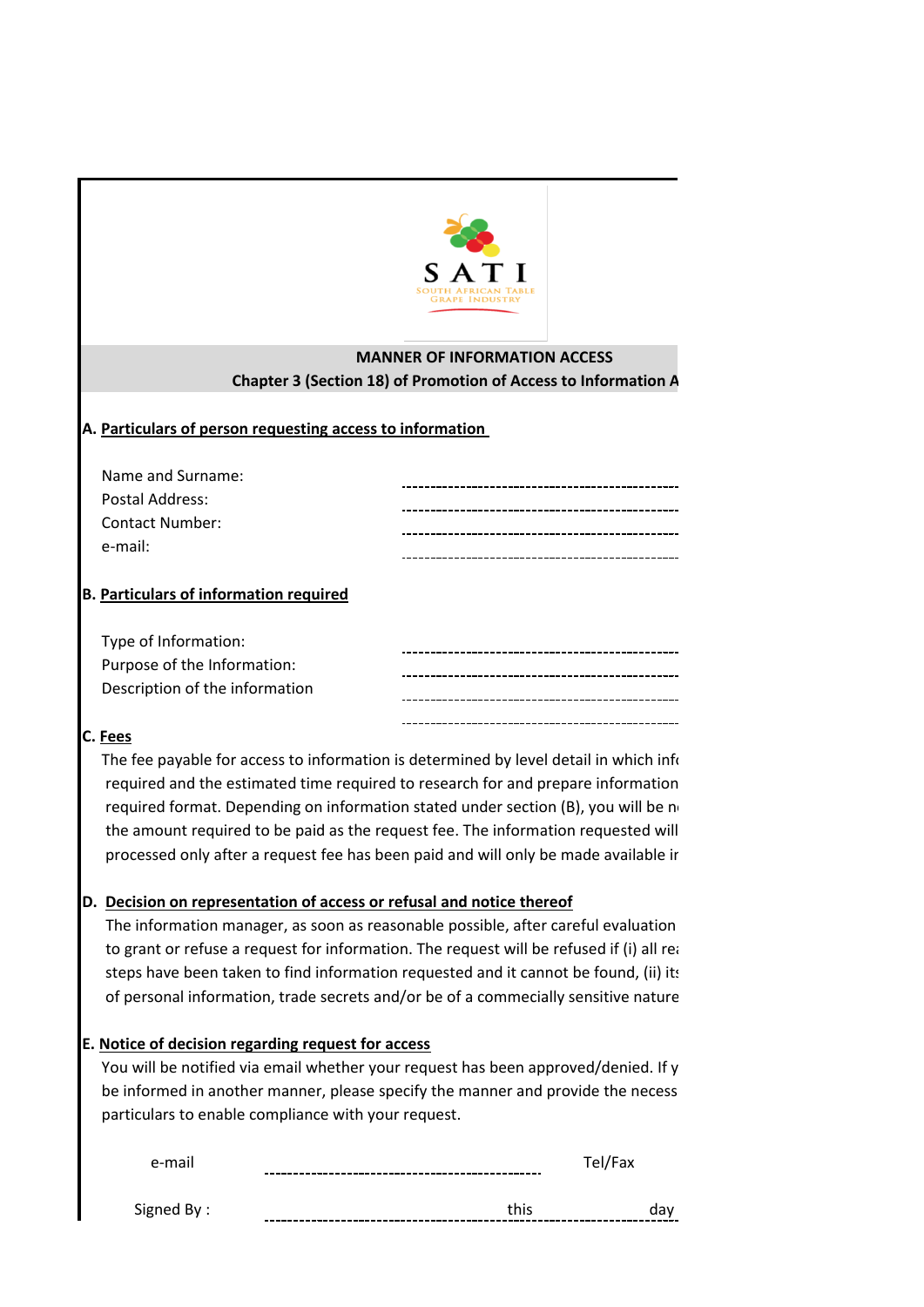| <b>F. FOR OFFICE USE</b> |                                                                |
|--------------------------|----------------------------------------------------------------|
| Request received by :    |                                                                |
| Evaluated by:            |                                                                |
| Decision:                | Note:                                                          |
| Request fee (if any)     | ZAR:                                                           |
|                          |                                                                |
|                          | PLEASE SCAN AND E-MAIL TO joseph@satgi.co.za; OR FAX TO 021-8( |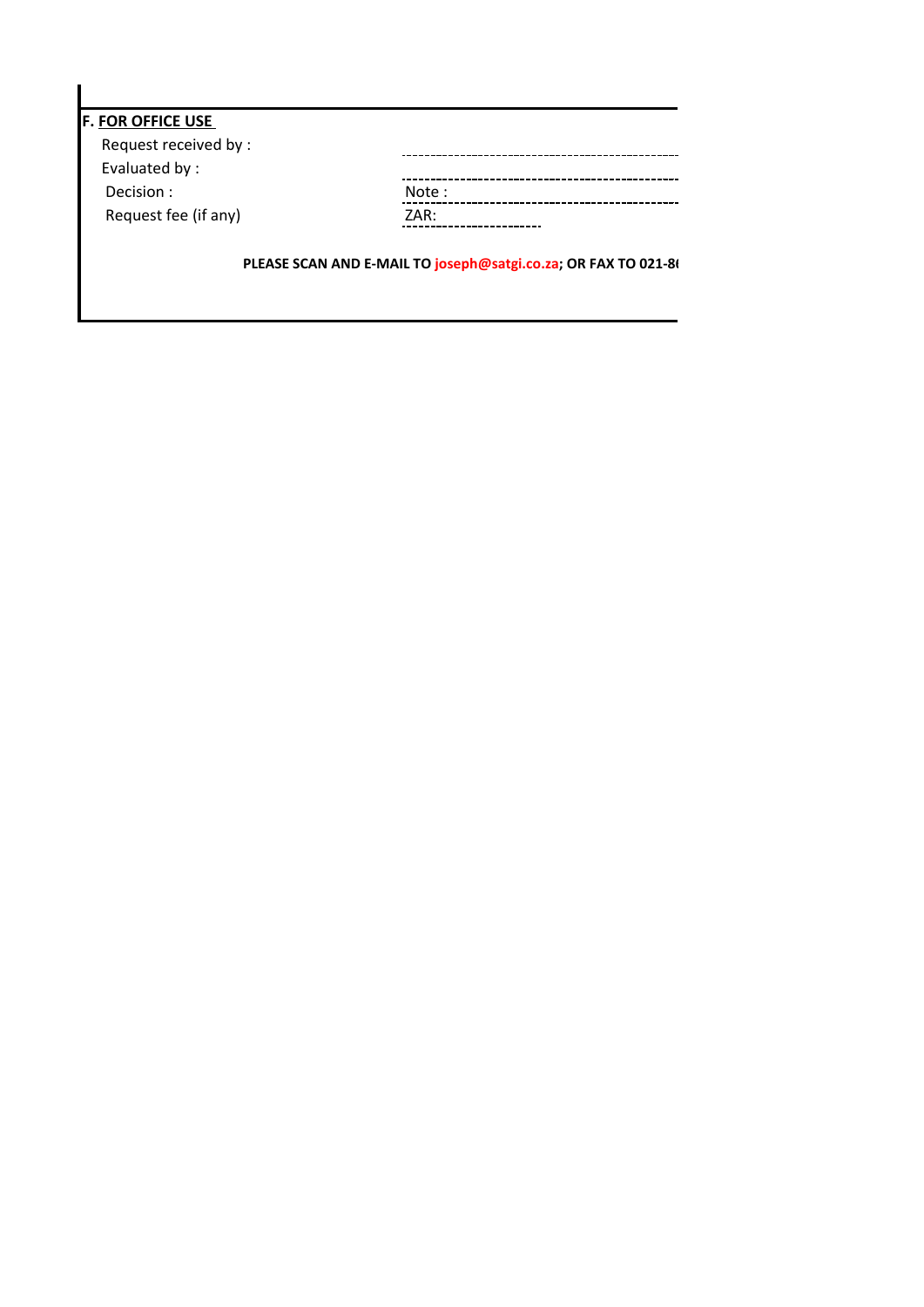|  | ct, 1999      |    |
|--|---------------|----|
|  |               |    |
|  |               |    |
|  |               |    |
|  |               |    |
|  |               |    |
|  |               |    |
|  |               |    |
|  |               |    |
|  |               |    |
|  |               |    |
|  |               |    |
|  |               |    |
|  |               |    |
|  |               |    |
|  | ormation is   |    |
|  | in the        |    |
|  | otified of    |    |
|  | be            |    |
|  | ו PDF format. |    |
|  |               |    |
|  | will decide   |    |
|  | asonble       |    |
|  | s disclosure  |    |
|  | $\Sigma$      |    |
|  |               |    |
|  |               |    |
|  | ou wish to    |    |
|  | ary           |    |
|  |               |    |
|  |               |    |
|  |               |    |
|  |               |    |
|  | $of$          | 20 |

ו